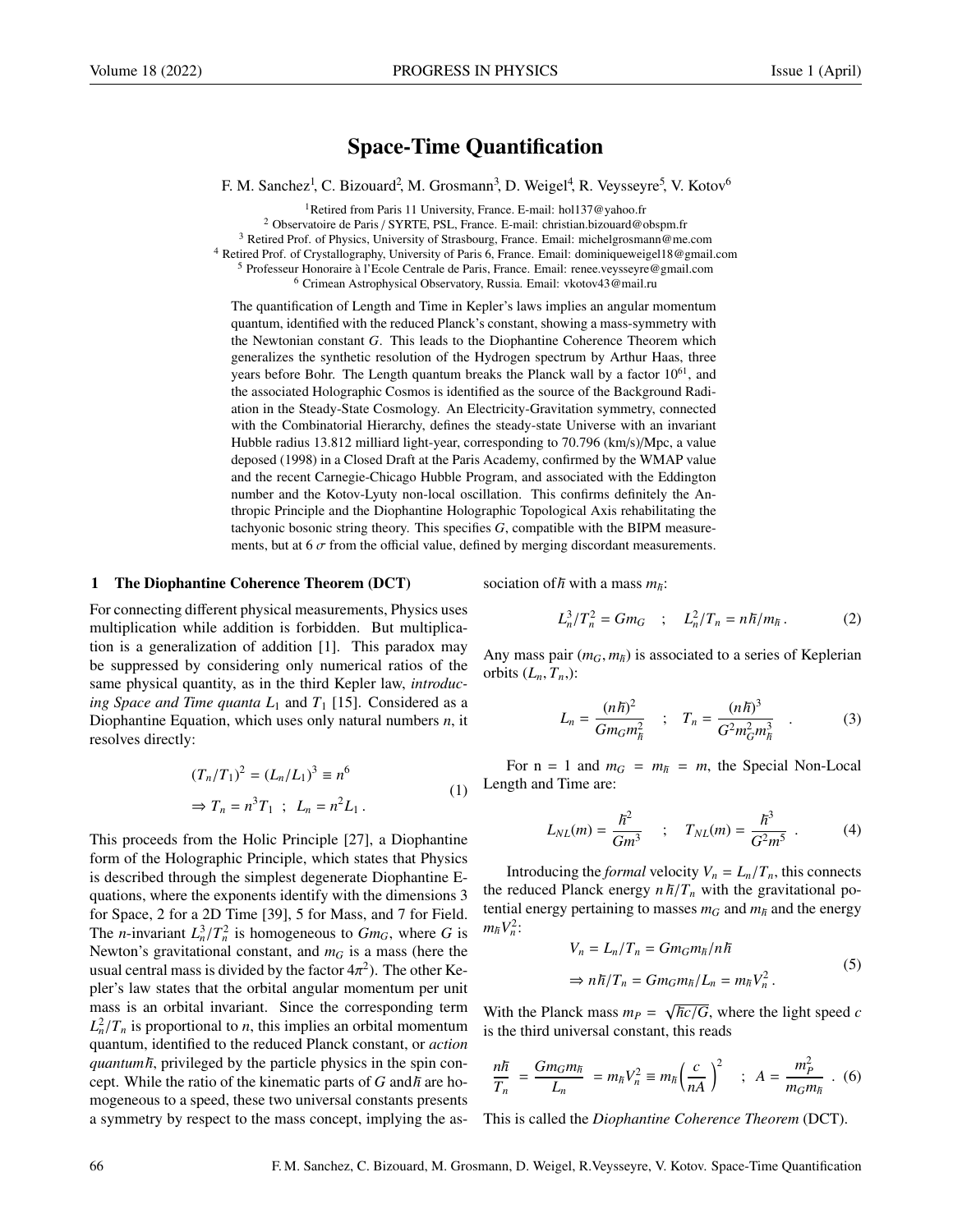#### 2 The atom H and the Holographic Cosmos

Three years before Bohr, Arthur Haas [3] considered *the electron orbital period* in the Rutherford model, and the corresponding Planck energy  $nhv = nh/T_n = n \hbar v_n/L_n$  where  $v_n = 2\pi V_n$  is the orbital velocity. The correct Hydrogen spectrum is obtained by equalizing it with the electric potential energy  $\hbar c/aL_n$ , where  $a \approx 137.0359991$  is the electric constant, and the double (virial) kinetic electron energy  $m_e v_n^2$  (the useful physical constants are listed in Table 1): useful physical constants are listed in Table 1):

$$
n\hbar \frac{v_n}{L_n} = \frac{\hbar c}{aL_n} = m_e v_n^2 \equiv m_e \left(\frac{c}{na}\right)^2. \tag{7}
$$

Note that the so-called "properties of vacuum"  $\epsilon_0$  and  $\mu_0$  are unnecessary: they are only introduced for historical reasons, leading to the cumbersome, but official, choice of electrical units, hiding the true "electrical constant" *a*, whose inverse  $\alpha$ , called "the fine structure constant" is of minor importance. For  $n = 1$ , this gives the bare Hass-Bohr radius:  $r_{HB} = a\lambda_e$ , where  $\lambda_e \equiv \hbar/(m_e c)$  is the Reduced Electron wavelength (the effective electron mass effect defines the Bohr radius  $r_B = r_{HB}/(1 + 1/p)$ . This double equation shows up the same form that the above DCT (6), where additional  $2\pi$  factors are integrated in the definitions of  $m_G$  and  $m_{\bar{h}}$ . The identification of potential energy terms implies  $m_G m_h = m_P^2/a$ ,<br>thus in this case  $4 - a$ . The simplest choice  $m_2 - m$ , implies thus in this case  $A = a$ . The simplest choice  $m_h = m_e$  implies the following  $m_G$ , where  $m_N = am_e$  is the Nambu mass, a *quasi-quantum in Particle Physics* [17]:

$$
m_{\bar{n}} = m_e
$$
;  $m_G = \frac{m_P^2}{m_N}$ ;  $A = a$ . (8)

This last mass is  $m_G \approx 3.7939 \times 10^{12}$  kg, whose corresponding Special Length (4) is:

$$
d_0 = L_{NL}(m_P^2/m_N) \approx 3.051 \times 10^{-96} \text{ meter.}
$$
 (9)

This is the Cosmic Space Quantum  $d_0$  breaking the "Planck" Wall" by a factor  $10^{61}$  which has been associated to the Cosmos holographic radius *Rhol* [14]:

$$
\pi \left(\frac{R_{hol}}{l_P}\right)^2 = 2\pi \frac{R_{hol}}{d_0} \tag{10}
$$

This is the Bekenstein-Hawking Entropy formula of the Holographic Principle [6] where the *Planck Length*

$$
l_P \equiv (G\hbar/c^3)^{1/2} \equiv L_{NL}(m_P)
$$

is a basic holographic length. The Cosmos radius  $R_C$  has been defined by the natural *mono-chromatic* holographic extension:

$$
\pi \left( \frac{R_{hol}}{l_P} \right)^2 = 2\pi \frac{R_{hol}}{d_0} = 2\pi \frac{R_C}{l_P} \tag{11}
$$

leading to:

$$
R_{hol} = 2L_{NL}(m_N) \approx 18.105 \text{ Gigalight-year (Glyr)}
$$
  
\n
$$
R_C = 2L_{NL}(m_N^2/m_P) \approx 9.075 \times 10^{86} \text{ meter.}
$$
\n(12)

Table 2 shows this symmetry between the Nambu mass *m<sup>N</sup>* and the Planck mass  $m_p$ , whose large value is the source of the  $\left(\frac{1}{2}\right)$ "Hierarchical Problem" [41]. From  $P/\sqrt{a} \approx a_w n_t^3$ , where  $P =$ <br> $m_{\gamma}/m$ , these formula leads to a confirmation of the optimal  $m_p/m_e$ , these formula leads to a confirmation of the optimal G value in the ppb domain (Table 1), where  $\beta = (H - p)^{-1}$ 

$$
\left(\frac{P}{a_w}\right)^3 \approx \left(\frac{4\pi}{\sqrt{a}}\right)^8 \frac{(pH\beta^2)^5}{2} \approx \frac{aW}{137Z} (pH)^5 (16 \text{ ppm}), \quad (13)
$$

showing the role of the geometrical factor  $4\pi$ .

Now  $L_{NL}(\sqrt{m_P m_N}) \approx \lambda_{CMB}/2a_s^2$  ( $2a_s^2 \sim a$ ), tying to 0.3%<br>strong counting *a*, and the nominal wavelength he/kTown the strong coupling  $a_s$  and the nominal wavelength  $hc/kT_{CMB}$ of the Cosmic Microwave Background (CMB), whose source is lacking in the steady-state cosmology [7]. The simplest hypothesis is that the above Cosmos is this source. Indeed, the Wien CMB wavelength  $\lambda_{Wn}$  enters (0.1%):

$$
4\pi \left(\frac{R_{hol}}{\lambda_{Wn}}\right)^2 \approx e^a.
$$
 (14)

This perfect holographic formula suggests that *the background would be coherent, meaning it brings information.* This could be the real significance of the CMB Anisotropy Statistics [29].

#### 3 The gravitational hydrogen molecule

The Haas method was already applied to the *special threebody* dihydrogen molecule [13, p.391]:

$$
n\hbar \frac{v_n}{L_n} = \frac{Gm_p m_H}{L_n} = m_e v_n^2, \qquad (15)
$$

The comparison with the above Haas equation implies the substitution:  $a \rightarrow a_G = m_P^2/m_p m_H$ , corresponding to the fol-<br>lowing  $m_G$  value: lowing  $m_G$  value:

$$
m_{\overline{h}} = m_e \quad ; \quad m_G = m_{bc} \; ; \quad A = a_G \tag{16}
$$

where  $m_{bc} = m_p m_H/m_e$  is close to the DNA bi-codon mass, which shows a central position in the Topological Axis [13], corresponding to the dimension 16. Indeed the topological term  $f(16) = e^{16}$  is close to *pH*, and, more precisely, to  $2n_t^4/a^3$  (0.04%).<br>For  $n = 1$  t

For  $n = 1$ , this Haas-Sanchez radius  $R_{H_2}$  shows a direct Electricity-Gravitation symmetry, by respect to the Reduced Electron wavelength  $\lambda_e = \hbar/m_e c$ :

$$
r_{HB} = a\lambda_e = a\frac{\hbar}{m_e c}
$$
  
\n
$$
R_{H_2} = a_G \lambda_e = \frac{\hbar^2}{Gm_e m_p m_H} \equiv L_{NL}(m_0),
$$
\n(17)

where  $m_0 = (m_e m_p m_H)^{1/3}$ . Note that *a* and  $a_G$  are very close to the last two terms of the Combinatorial Hierarchy 137 and  $N_L$  + 137, with  $N_L = 2^{127} - 1$ , the Lucas Number [12].

F. M. Sanchez, C. Bizouard, M. Grosmann, D. Weigel, R.Veysseyre, V. Kotov. Space-Time Quantification 67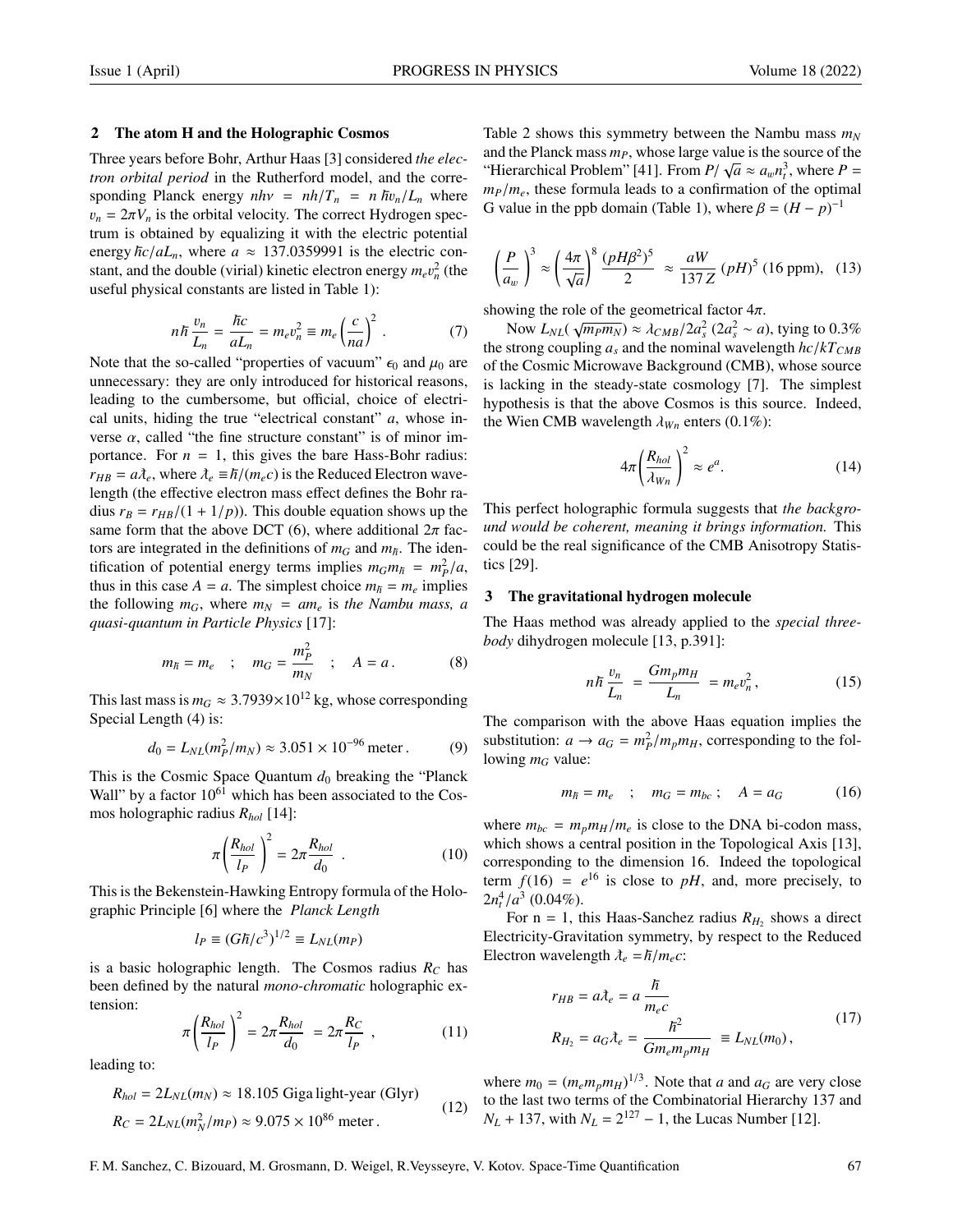| Quantity                                                               | Value                               | Unit                     | $10^{-9}$           |
|------------------------------------------------------------------------|-------------------------------------|--------------------------|---------------------|
| Electrical Constant a                                                  | 137.035999084(21)                   |                          | 0.15                |
| Electron Excess Magnetic moment $d_e$                                  | 1.00115965218096                    | $\blacksquare$           | 0.26                |
| <b>Official Strong Coupling constant</b>                               | 8.45(5)                             |                          |                     |
| Optimal Strong Coupling Constant $a_s$ [15]                            | 8.434502914                         |                          |                     |
| Proton/Electron mass ratio p                                           | 1836.15267343                       |                          | 0.06                |
| Proton/Electron Wyler mass ratio $p_W$ [33]                            | $6\pi^5$                            | $\overline{\phantom{a}}$ | exact               |
| Neutron/Electron mass ratio $n_t$                                      | 1838.6836617                        | $\blacksquare$           | 0.5                 |
| Hydrogen/Electron mass ratio $H$                                       | 1837.15266014                       | $\overline{\phantom{a}}$ | 0.06                |
| Hydrogen Relativist correction factor $\beta = 1/(H - p)$              | 1.0000266                           |                          |                     |
| Optimal Muon/Electron mass ratio $\mu$ [14]                            | 206.768 2869                        | $\overline{\phantom{a}}$ |                     |
| Optimal Higgs Boson mass $m_{Hq}$ [15]                                 | $495^{2}m_{e}$                      |                          |                     |
| Action quantum $\hbar$                                                 | $1.0545718110^{-34}$                | J s                      | exact               |
| Official Gravitation Constant $G_{off}$                                | $6.67430 \times 10^{-11}$           | $kg^{-1}m^3s^{-2}$       |                     |
| Optimal Gravitation Constant G                                         | $6.67545272 \times 10^{-11}$ [14]   | $\rm kg^{-1}m^{3}s^{-2}$ |                     |
| Speed of light in vacuum $c$                                           | 299 792 458                         | $m s^{-1}$               | exact               |
| Optimal Fermi Constant $G_F = \hbar^3 / c m_F^2$                       | $1.43585110^{-62}$                  | J m <sup>3</sup>         |                     |
| Optimal Fermi mass ratio $m_F/m_e = F = a_w^{1/2}$                     | 573007.3652                         |                          |                     |
| W boson mass ratio $W = m_W/m_e$                                       | $157298 \pm 23$                     |                          | $1.5 \times 10^{5}$ |
| Z boson mass ratio $Z = m_Z/m_e$                                       | $178450 \pm 4$                      | $\blacksquare$           | $2.3 \times 10^{4}$ |
| Electron mass $m_e$                                                    | $9.109383701510^{-31}$              | kg                       | 0.3                 |
| Boltzmann Constant k                                                   | $1.380649\,10^{-23}$                | $\rm J~K^{-1}$           | exact               |
| Reduced Electron Wavelength $\lambda_e$                                | $3.86159267510^{-13}$               | m                        | 0.3                 |
| Measured CMB temperature $T_{CMB}$                                     | 2.7255(6)                           | Kelvin                   |                     |
| Optimal CMB Temperature $T_{CMB}$                                      | 2.725 820 138 [14]                  | $\bf K$                  |                     |
| Optimal CMB Wien wavelength $\lambda_{Wn}$                             | $1.06308247210^{-3}$ [14]           | m                        |                     |
| Optimal CMB reduced wavelength $\hbar\lambda_{CMB} = \hbar c/kT_{CMB}$ | $8.40071661710^{-4}$ [14]           | m                        |                     |
| Optimal CNB Temperature $T_{CNB} \equiv T_{CMB}(11/4)^{-1/3}$          | 1.945 597 [14]                      | Kelvin                   |                     |
| Optimal CNB reduced wavelength $\lambda_{CNB} = \hbar c / kT_{CNB}$    | 1 176 956 918 10 <sup>-3</sup> [14] | m                        |                     |
| Optimal critical density $\rho_{cr} = 3c^2/8\pi G R^2$                 | 9.411 979 89 10 <sup>-27</sup>      | $kg \ m^{-1/3}$          |                     |
| Kotov $P_0$ period $t_K$                                               | 9600.606(12)[19]                    | S                        | 1200                |

|  |  |  | Table 1: Physical constants |
|--|--|--|-----------------------------|
|--|--|--|-----------------------------|

In  $R_{H_2}$  the speed *c* is eliminated: for this reason, a precise approximation was immediately guessed by the *c*-free "dimensional analysis", the so-called *Three Minutes Formula*, from the ternary symmetry Electron-Proton-Neutron (Closed Letter to the Paris Science Academy, March 1998) [22] (see Table 2). The associated Special time  $T_{NL}(m_0)$  is very close  $(0.9\%)$  to the time associated to the triplet:  $\hbar$ , the Fermi constant  $G_F$  and the associated critical steady-state density  $\rho_{cr}$  =

 $3c^2/8\pi G R^2$  where  $R = 2R_{H_2}$  and it is

$$
\hbar^4/G_F^{5/2}\rho_{cr}^{3/2}\approx 3m_P^2R_{hol}/cm_em_Z
$$

(0.01%), comforting the following steady-state Universe.

### 4 The Steady-State Universe revisited

A salient feature of the Universe is its critical character, relating its horizon radius *R* with its mass by  $R = 2GM/c^2$ . How-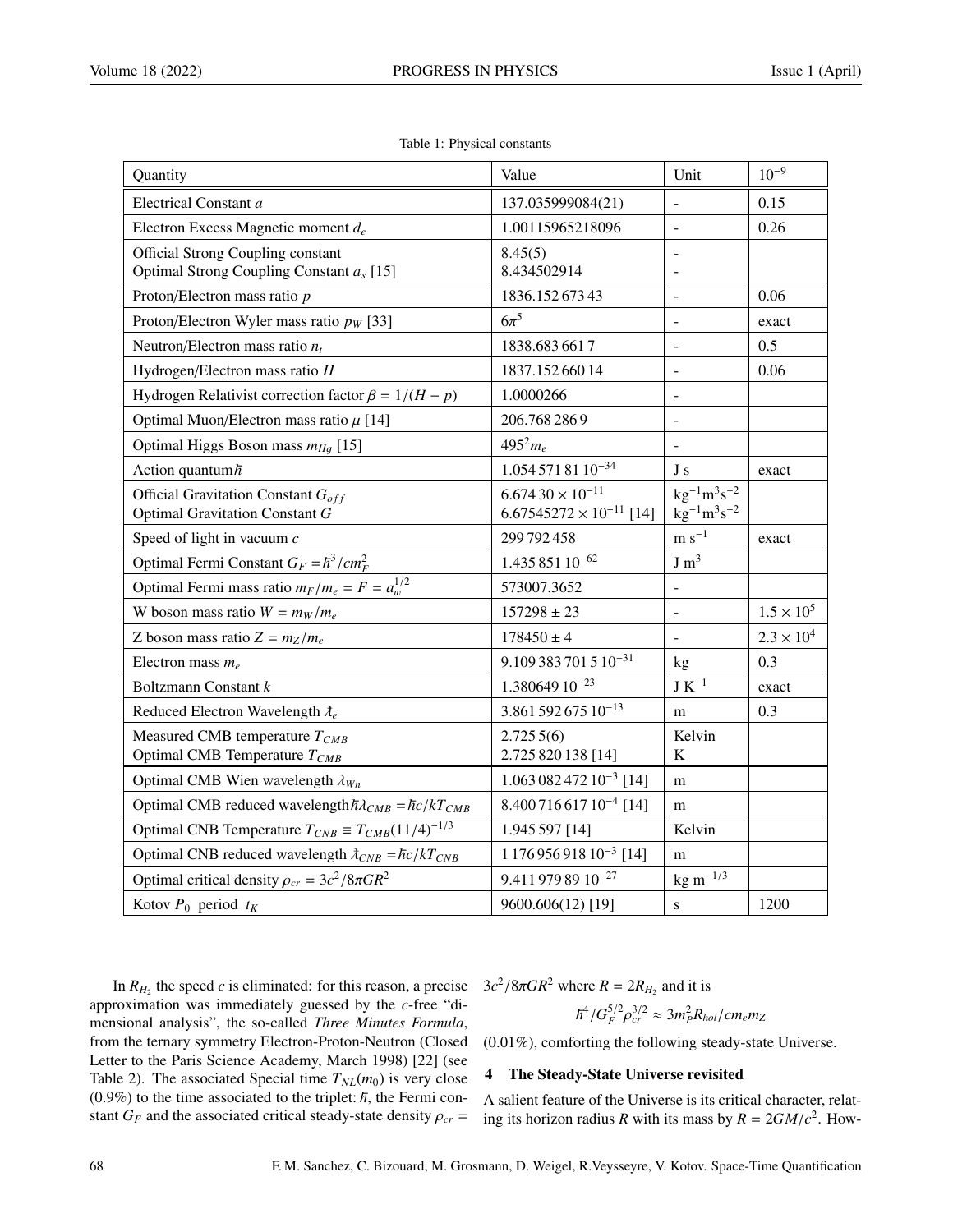| Table 2: Values of the DCT Fundamental (n = 1) Radius $\hbar^2/Gm_Gm_g^2$ for specific values of $m_G$ and $m_{\bar{h}}$ . Planck mass: $m_P$ . Nambu mass:                                 |  |
|---------------------------------------------------------------------------------------------------------------------------------------------------------------------------------------------|--|
| $m_N = am_e$ . Holographic ratio $u = R_{hol}/R$ . Proton mass: $m_p$ . Hydrogen mass: $m_H$ . Mean Atomic mass: $m_0 = (m_e m_p m_H)^{1/3}$ . Bicodon mass                                 |  |
| $m_{bc} = m_p m_H/m_e$ . Photon mass $m_{ph} = \hbar/c^2 t_K \approx 1.2222 \times 10^{-55}$ kg. Graviton mass: $m_{ar} = m_{ph}/a_w \approx 3.7223 \times 10^{-67}$ kg [14]. Optimal Higgs |  |
| boson mass: $m_{Ha} = 495^2 m_e$ .                                                                                                                                                          |  |
|                                                                                                                                                                                             |  |

| $m_G$             | m <sub>h</sub>        | Length                                                 | Symbol                             | Precision/offset      |
|-------------------|-----------------------|--------------------------------------------------------|------------------------------------|-----------------------|
| $m_P^2/m_N$       | $m_P^2/m_N$           | Space Quantum                                          | $d_0$                              | exact                 |
| $m_p^2/m_0$       | $m_p^2/m_0$           | Topon                                                  | $\lambda_M$                        | exact                 |
| $m_{bc}/a_w$      | $m_e \sqrt{a_w a_G}$  | Reduced Electron Wavelength                            | $\lambda_{\scriptscriptstyle\rho}$ | exact                 |
| $m_P^2/m_N$       | $m_e$                 | Hass-Bohr radius $r_{HB} = a\lambda_e = r_B/(1 + 1/p)$ | $r_{HB}$                           | exact                 |
| $a^3m_P$          | $\sqrt{m_p m_H}$      | Background Wien Wavelength                             | $\lambda_W$                        | $3.2 \times 10^{-4}$  |
| $m_{bc}$          | $m_{bc}$              | Twice Kotov Length                                     | $2l_K$                             | $6.3 \times 10^{-3}$  |
| $m_{Hg}$          | $m_{Hg}$              | $R\lambda_e/4\lambda_{CMB}$<br>$Ra_{w}^{1/2}/WZ^{2}$   |                                    | $-0.23\%$<br>$+0.25%$ |
| $m_{bc}$          | $m_e$                 | <b>Half Universe Radius</b>                            | $R_{H_2} \equiv R/2$               | exact                 |
| $m_N$             | $m_N$                 | Half Holographic Cosmos radius                         | $R_{hol}/2$                        | exact                 |
| $m_N^2/m_P$       | $m_N^2/m_P$           | <b>Half Cosmos Radius</b>                              | $R_C/2$                            | exact                 |
| $u \times m_{bc}$ | $\sqrt{m_{ph}m_{ar}}$ | Cosmos radius                                          | $R_C$                              | $1.7 \times 10^{-3}$  |

ever, in the initial "flat universe" model [32], the total mass *M* is only matter, while in the present ΛCDM standard model, it is separated between a material part with relative density  $\Omega_m$  and a so-called "dark energy" part with relative density  $1 - \Omega_m$  [29]. We have noted that  $\Omega_m$  is compatible with 3/10, which is both the density of the classical gravitational energy of a critical homogeneous ball and the density of the steadystate *non-relativist* recession kinetic energy [14]. While the standard cosmology uses an ad-hoc inflation to justify this observed critical condition, we consider rather the Universe as a particle (Topon) in the above Cosmos, with the Topon wavelength  $\lambda_M \equiv \hbar/Mc = 2\hbar G/Rc^3 \equiv 2l_P^2/R$ . Then, the crit-<br>ical condition results from the Bekeinstein-Hawking entropy ical condition results from the Bekeinstein-Hawking entropy holographic relation, as above (10), where the Topon appears as a secondary Length-Quantum, since the wavelength  $\lambda_m$  associated for any particle of mass *m* is a whole multiple *n<sup>m</sup>* of the Topon, in conformity with the Field Quantum Theory. The geometrical interpretation is clear: it is a sphere area described by a whole number of sweeping circles, illustrating the fact that multiplication is a series of additions:

$$
4\pi \left(\frac{R_{HB}}{l_P}\right)^2 = \pi \left(\frac{R}{l_P}\right)^2 = 2\pi \frac{R}{\lambda_M} \equiv 2\pi n_m \frac{R}{\lambda_m}
$$
  
\n
$$
\Rightarrow M = \frac{Rc^2}{2G} \equiv \frac{R_{H_2}c^2}{G} ,
$$
\n(18)

identifying twice the above Haas-Sanchez's gravitational radius  $R<sub>H2</sub>$  with  $R$ , the steady-state Universe horizon radius, which is also the limit of a theoretical star radius when its number of atoms shrinks to one [21], a central length in astrophysics, leading to the Machian formula:

$$
R = 2 \frac{\hbar^2}{Gm_e m_p m_H} \qquad \Rightarrow \quad M = \frac{m_p^4}{m_e m_p m_H} \quad . \tag{19}
$$

The effective electron mass  $m'_e = m_e m_p / (m_p + m_e) \equiv M / n_e$ ,<br>appears in the relation with Eddington number (Table 3) and appears in the relation with Eddington number (Table 3) and introduces *ne, the Universe Electron Quantum Number, canonical in Quantum Field Theory*. The Eddington Electron-Proton symmetry shows up in the following expression of the Large Number Correlation, where  $\lambda_{pH}$  is the geometrical mean of the reduced wavelengths of the proton and Hydrogen:

$$
\frac{m_P^2}{m_p m_e} = n_e^{1/2} = \frac{R}{2\lambda_{pH}} \tag{20}
$$

which is extended by very precise dramatic expressions involving the symmetry between the weak bosons of masses  $m_W = Wm_e$  and  $m_Z = Zm_e$ :

$$
n_e^{1/2} \approx \frac{(WZ)^4}{2} \approx \left(\frac{m_F^2}{m_p m_H}\right)^7 \left(\frac{aZ}{W}\right)^3, \tag{21}
$$

where appears as well a Planck-Fermi symmetry. It relates  $a_G = m_P^2/m_p m_H$  to *W* and *Z*, specifying the known relation  $a_G \approx W^8$  [5]  $a_G \approx W^8$  [5].

In the Topological Axis, the above Topon corresponds to the orbital number  $k = 7$ , while the gauge bosons correspond to  $k = 3$  (weak bosons W, Z) and  $k = 5$  (strong GUT boson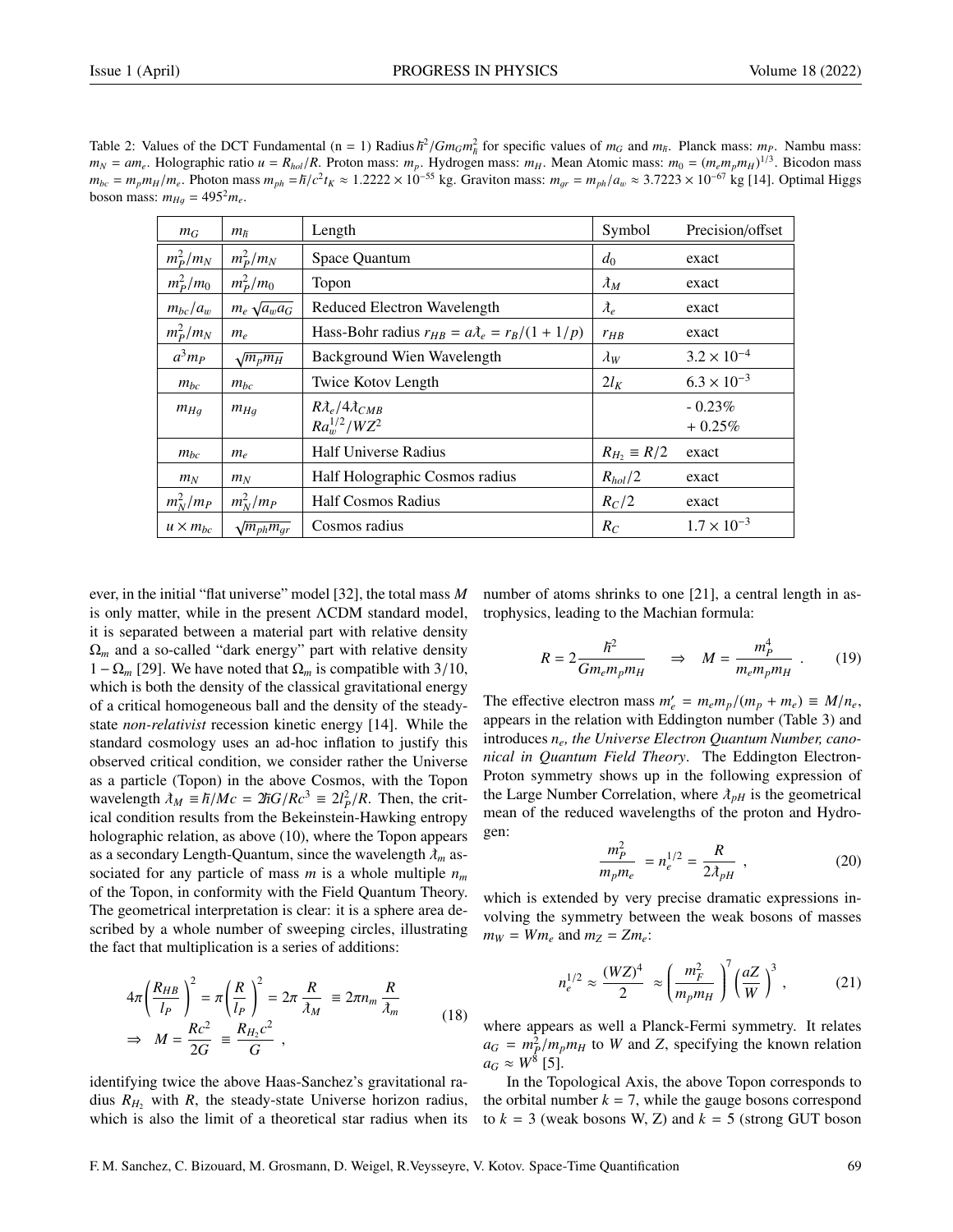X), letting a single place *k* = 1 for a *non-standard massive* Gluon [14].

The particular values of the topological function  $f(k)$  =  $exp(2^{k+1/2})$  for k = 7 and 6 show up in (0.06%):

$$
n_e \approx f(7) \times 153^2
$$
  
\n
$$
R/\lambda_e \approx f(6)/6,
$$
\n(22)

where  $(f(6))^2 \equiv f(7)$  implies that  $m_p/m_e \approx 1836 \equiv 6 \times$  $2 \times 153$ , the Diophantine approximation of the Wyler formula  $p_W = 6\pi^5$  [33]. The spectroscopic number associated to *k* is  $2(2k + 1)$  where 2 is the spin degeneracy and  $2k + 1$  the is  $2(2k + 1)$ , where 2 is the spin degeneracy and  $2k + 1$  the number of magnetic states [15]. For  $k = 6$ , this is 26, the canonical dimension in the bosonic string theory [41].

This *invariable* Universe radius  $R \approx 13.812$  Giga lightyear (Glyr) of (19) is close to *c* times the variable standard Universe age. So the standard theoretical approach is correct, but not its Big Bang interpretation: it seems that a confusion is made somewhere between Time and Length, which readily occurs by putting  $c = 1$ . Moreover, the corresponding Hubble constant *<sup>c</sup>*/*<sup>R</sup>* is 70.793 (km/s)/Mpc, which is compatible with both the WMAP and the Carnegie-Chicago Hubble Program recent direct measurements (Table 3).

The above Universe gravitational potential energy (3/10) *Mc*<sup>2</sup> shows a Neutron Quantum Number (the number of neutron masses) very close (0.05%) to the large Eddington Number [14]. So it has nearly anticipated the correct Hubble Constant value (Table 3).

The Cosmos radius connects with the above radius *Rhol* and *R* by (27 ppm and 0.04%):

$$
R_C(m_e/m_P)^2 \approx R_{hol}\left(\frac{WH}{3}\right)^2 \approx R\left(2FZ^2/3\right),\qquad (23)
$$

confirming very precisely, since  $1/(H - p) \approx 27$  ppm, the optimal weak W boson mass [14] (Table 1).

#### 5 The Cosmic Microwave Background (CMB)

This Universe radius  $R = 2R_{H_2}$  enters a 1D-2D holographic relation:  $2\pi R/\lambda_e = 4\pi \lambda_p \lambda_H/\ell_P^2$ . The extension to the 3D<br>holographic relation using  $\lambda_H$ , the reduced wavelength of the holographic relation using  $\lambda_{H_2}$ , the reduced wavelength of the dihydrogen molecule  $H_2$ , involves the reduced wavelength of the Cosmic Microwave Background (CMB)  $\lambda_{CMB} = \hbar c/$ *kTCMB*:

$$
2\pi \frac{R}{\lambda_e} = 4\pi \frac{\lambda_p \lambda_H}{l_P^2} \approx \frac{4\pi}{3} \left( \frac{\lambda_{CMB}}{\lambda_{H_2}} \right)^3, \qquad (24)
$$

leading to  $T_{CMB} \approx (8G\hbar^4/3\lambda_p^5)^{1/3}/k \approx 2.729$  Kelvin, which<br>is once more apart the holographic factor 8/3, a c-free threeis once more, apart the holographic factor 8/3, a *<sup>c</sup>*-free threefold (Mass, Length, Time) dimensional analysis, giving the energy  $kT_{CMB}$  from the constants *G*,  $\hbar$ ,  $\hbar$ <sub>p</sub>. Moreover, by substituting  $a_G = R/2\lambda_e$  with the above Lucas Number  $N_L$ , this leads to a new holographic expression (analog to the area of a 4D sphere), which gives *TCMB*, compatible with the measured value 2.7255(6) Kelvin [14]:

$$
N_L \approx 2\pi^2 \frac{\lambda_{CMB}^3}{\lambda_e \lambda_H^2}
$$
\n
$$
\Rightarrow T_{CMB} = \frac{hc}{k\lambda_{CMB}} \approx 2.7258205 \text{ Kelvin.}
$$
\n(25)

The standard cosmology predicts aNeutrino background with temperature  $T_{CNB} = T_{CMB} \times (4/11)^{1/3} \approx 1.946$  Kelvin. The total CMB photon number is  $n_{ph} = (3\xi(3)/8\pi)(R/\lambda_{CMB})^3$ , ex-<br>ceeding the total Hydrogen number  $n_{U} = M/m_{U} = R\lambda_{U}/2l^2$ ceeding the total Hydrogen number  $n_H = M/m_H = R\lambda_H/2l_P^2$ .<br>But in terms of energy, the matter dominates. So one must But in terms of energy, the matter dominates. So one must consider also the ratio between the critical energy density  $u_{cr} = 3c^4/8\pi GR^2$  and the total background energy density<br> $u_{r} = \mu u_{r} + \nu v_{r}$  with  $u = 1 + (21/8)(4/11)^{4/3} \approx 1.681322$  $u_{cmb+cnb} = yu_{cmb}$ , with  $y = 1 + (21/8)(4/11)^{4/3} \approx 1.681322$ [24] and  $u_{cmb} = (\pi^2/15) \hbar c / \lambda_{CMB}^4$ . We observed that these ratios are tied by an Eddingon type relation:

$$
\left(2\frac{n_{ph}}{n_H}\right)^{1/2} \approx \frac{u_{cr}}{u_{cmb + cmb}} \implies T_{CMB} \approx 2.724 \text{ Kelvin.}
$$
 (26)

This confirms the existence of the Neutrino background. Now assuming that the total background Photon + Neutrino is the result of an ongoing Hydrogen-Helium transformation, producing  $e_{He} = 6.40 \times 10^{14}$  Joule by kilogram of Helium, i.e. an efficiency  $\epsilon_{He} = e_{He}/c^2 \approx 1/140$ . The Helium mass<br>density is  $Y \times \alpha$ . with the standard evaluation of baryonic density is  $Y \times \rho_{bar}$ ; with the standard evaluation of baryonic density  $\epsilon_{bar} = \rho_{bar}/\rho_{cr} \approx 0.045$  and  $Y \approx 0.25$  [29], this leads to:

$$
\left(\frac{\lambda_{CMB}^2}{l_P R}\right)^2 \approx \frac{8\pi^3 y}{45Y\epsilon_{bar}\epsilon_{He}} \approx 1.15 \times 10^5
$$
\n
$$
\Rightarrow T_{CMB} \approx 2.70 \text{ Kelvin.}
$$
\n(27)

In the standard model, the Universe age is far too small to explain a large Helium large density resulting from stellar activities [23]. Thus, it is not a real problem in the steady-state model.

## 6 The electron and the Kotov non-local period

This study confirms the central role of  $\lambda_e$ , the unit length in the Topological Axis [13]. So we look for a Diophantine series giving it for  $n = 1$ . This means:

$$
\lambda_e \equiv \frac{\hbar}{m_e c} = \frac{\hbar^2}{Gm_G m_{\hbar}^2} \quad \Rightarrow \quad A \equiv \frac{m_P^2}{m_G m_{\hbar}} = \frac{m_{\hbar}}{m_e} \tag{28}
$$

so that the fundamental  $(n = 1)$  energy is:  $E = m_h c^2 / A^2 =$ <br>*m*  $c^2 / 4$ . There is an *elimination of c* by considering the term  $m_ec^2/A$ . There is an *elimination of c* by considering the term<br> $A^2$  as the product of the above gravitational constant  $a_c =$  $A^2$  as the product of the above gravitational constant  $a_G =$  $\hbar c/Gm_p m_H$  and the electro-weak one  $a_w = \hbar^3/cG_F m_e^2$  [5], where  $G_E$  is the Fermi constant: where  $G_F$  is the Fermi constant:

$$
A^2 = a_G a_w \quad \Rightarrow \quad E = \frac{m_e c^2}{\sqrt{a_G a_w}} \tag{29}
$$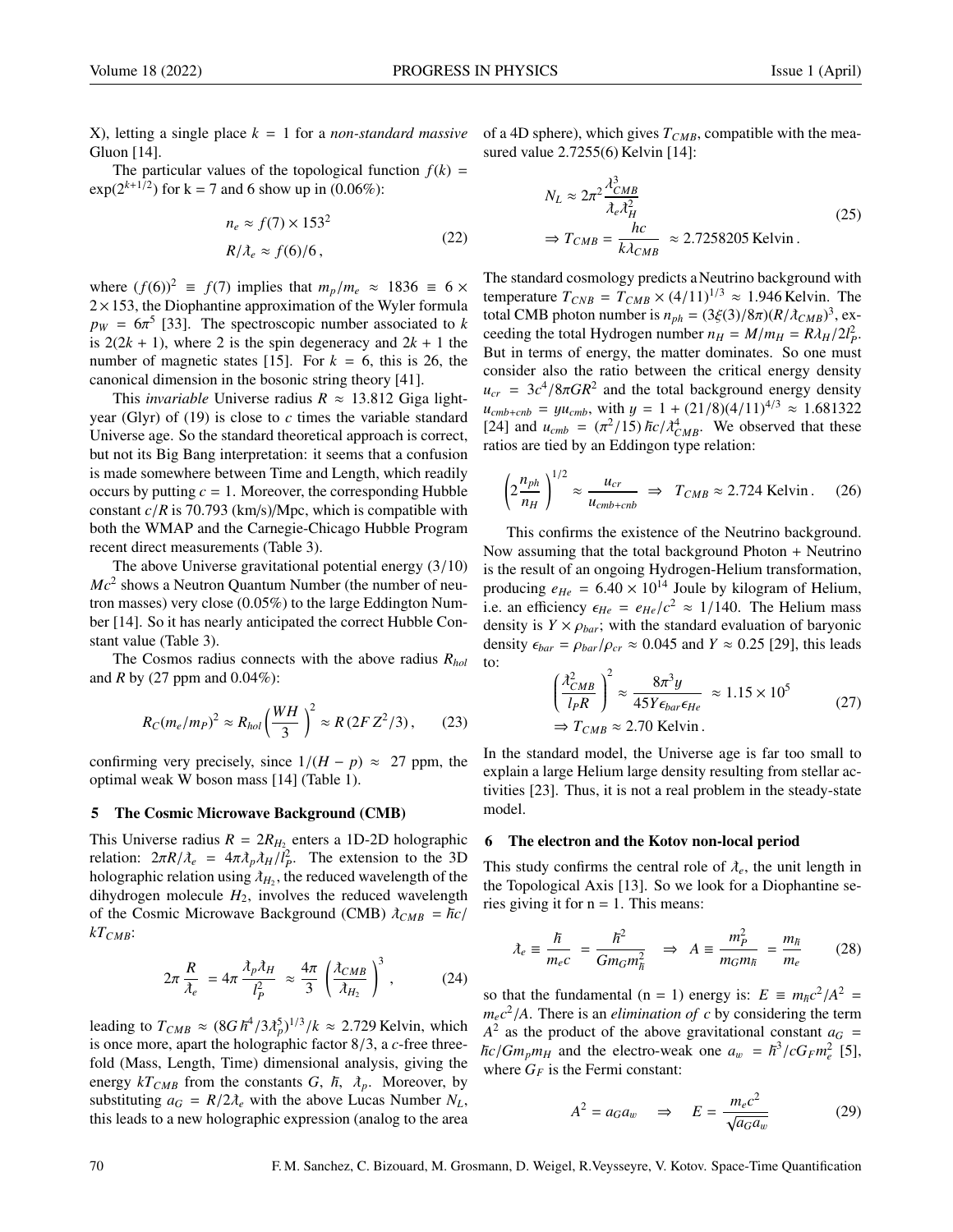| Date | Source                                                                     | Hubble radius         | Hubble Cst.      | Univ. "Age"      |
|------|----------------------------------------------------------------------------|-----------------------|------------------|------------------|
|      | $R = 2GM/c^2$                                                              | Glyr                  | $km s^{-1}/Mpc$  | Gyr              |
| 1945 | Eddington Number [36]; $N_E \approx (3/10) M m_p / M_H m_n$                | 13.812                | 70.793           |                  |
| 1927 | Lemaître [34]                                                              | 1.6                   | 620              |                  |
| 1929 | Hubble [35]                                                                | 1.8                   | 540              |                  |
| 1956 | Humason, Maydal and Sandage [37]                                           | 5.4                   | 180              |                  |
| 1958 | Sandage [38]                                                               | 13                    | 75               |                  |
| 1998 | $2\hbar^2/Gm_e m_p m_n$ Twice (3 mn Form.= Clsd Draft)                     | 13.800                | 70.852           |                  |
| 2006 | $2\hbar^2/Gm_e m_p m_n$ [22]                                               | 13.800                | 70.852           |                  |
| 2006 | $2 N_L \lambda_e$ [22]                                                     | 13.889                | 70.397           |                  |
| 2017 | $(WZ)^{4}(\lambda_{p}\lambda_{H})^{1/2}$ [5] [13]                          | $13.796 \pm 0.002$    | $70.87 \pm 0.01$ |                  |
| 2017 | $\lambda_{e} f(6)/6$ [13]                                                  | 13.821                | 70.744           |                  |
| 2017 | $\lambda_e(3^3)^{3^3}/u$ [13]                                              | 13.812                | 70.793           |                  |
| 2017 | $2\hbar^2/Gm_e m_p m_H$ [13] Machian Formula                               | 13.812                | 70.793           |                  |
| 2017 | $2(ct_K)^2/a_w\lambda_e$ [13]                                              | 13.812                | 70.793           |                  |
| 2017 | $(2/u)^{2\times3\times5\times7}$ $\lambda_e$ [14] Complete Holic Principle | 13.856                | 70.565           |                  |
| 2021 | $(6/\pi)^{r_B/\lambda_e} \lambda_e$ [15]                                   | 13.776                | 70.975           |                  |
| 2022 | $2N_L\lambda_e(1-(137^2+\pi^2+e^2)/pH)$                                    | 13.812 (Machian prob) | 70.793           |                  |
| 1998 | PDG (Particle Data Group)                                                  | $14 \pm 2$            | $70 \pm 10$      | $11.5 \pm 1.5$   |
| 2002 | <b>PDG</b>                                                                 | $13.7 \pm 0.3$        | $71 \pm 3$       | $15 \pm 3$       |
| 2005 | Hubble Space Telescope                                                     | $13.6 \pm 1.5$        | $72 \pm 8$       | $13.7 \pm 0.2$   |
| 2012 | <b>WMAP</b> [28]                                                           | $14.1 \pm 0.2$        | $69.3 \pm 0.8$   | $13.77 \pm 0.06$ |
| 2019 | Riess group [30]                                                           | $13.2 \pm 0.3$        | $74.2 \pm 1.4$   |                  |
| 2020 | Planck mission [29]                                                        | $14.5 \pm 0.1$        | $67.4 \pm 0.5$   | $13.82 \pm 0.04$ |
| 2020 | HOLICOW [31]                                                               | $13.4 \pm 0.3$        | $73.3 \pm 1.8$   |                  |
| 2021 | Carnegie-Chicago Hubble Program [18]                                       | $14.0 \pm 0.3$        | $69.8 \pm 1.6$   |                  |

Table 3: Prediction of Eddington Number ( $N_E = 136 \times 2^{256}$ ) and Holo-physics formula for the *invariant* Hubble radius  $R \approx 13.812$ <br>Give light-year (Gly) and the corresponding Hubble constant  $H_x = c/R$ , which uses the leng Giga light-year (Gly) and the corresponding Hubble constant  $H_0 = c/R$ , which uses the length unit Megaparsec, compared to the main<br>measurements. Lucas Number  $N_L = 2^{127} - 1$ . Topological Function  $f(k) \equiv e^{2^{k+1/2}}$ . Hologra so-called standard "Universe Age" is also presented, with unit in the *c* ratio.

with  $t_e \equiv \hbar/m_e c^2$  the electron period, this corresponds to the  $(m_P m_F)^{1/2}$ , this defines our optimal strong coupling *a<sub>s</sub>*: time:

$$
t_e \sqrt{a_G a_w} \approx 9600.60 s. \tag{30}
$$

The identification with the Kotov  $P_0$  period  $t_K \approx 9600.606$ (12) s [16, 19] corresponds to  $G \approx 6.6754527$  SI, specified to  $10^{-8}$  by the Single-Electron Radius  $R_1 \approx (4\pi p/p_W)^2 a_w ct_K$ <br>[14] and consistent with the BIPM measurements [25] but [14] and consistent with the BIPM measurements [25], but at 6  $\sigma$  from the official value, a mean between *discordant*<br>measurements. With the Fermi mass  $m_B = m_A/\sqrt{a}$  close measurements. With the Fermi mass  $m_F = m_e \sqrt{a_w}$ , close to the mean nucleotide mass [13], the Lepton Mu mass  $m_{\mu}$ ,<br> $m_{\mu} = R_{\mu}/R_{\mu}$  the exitient density  $g_{\mu} = 2 \pi^2 / 8 \pi G R^2$ ,  $m_{\mu}$  $u = R_{hol}/R$ , the critical density  $\rho_{cr} = 3c^2/8\pi GR^2$ ,  $m_{GF} =$ 

$$
m_G = \frac{m_e m_p m_H}{m_F^2}
$$
  
\n
$$
m_{\bar{n}}/m_P = \frac{m_F}{(m_p m_H)^{1/2}} \equiv \frac{m_{\mu}^2}{m_e m_N} \equiv 2\pi \frac{a_s m_p m_H}{m_e m_F}
$$
  
\n
$$
(GG_F)^{1/2} \equiv \left(\frac{\bar{n}}{m_{GF}}\right)^2 = \frac{\bar{n}}{(m_p m_H)^{1/2}} \frac{\lambda_e^2}{t_K}
$$
  
\n
$$
\frac{G_F}{Gm_P^2 l_P^2} \approx \frac{a^4 m_P m_\mu}{m_e^2} (0.2\%)
$$
  
\n
$$
\frac{\bar{n}}{(G_F \rho_{cr})^{1/2}} \approx \frac{\lambda_e^2}{u^{1/16} l_P} (0.01\%)
$$

exhibiting a symmetry between canonical area speeds. Note that  $2 c t_K \approx L_{NL}(m_{bc})$ , confirming once more the bi-codon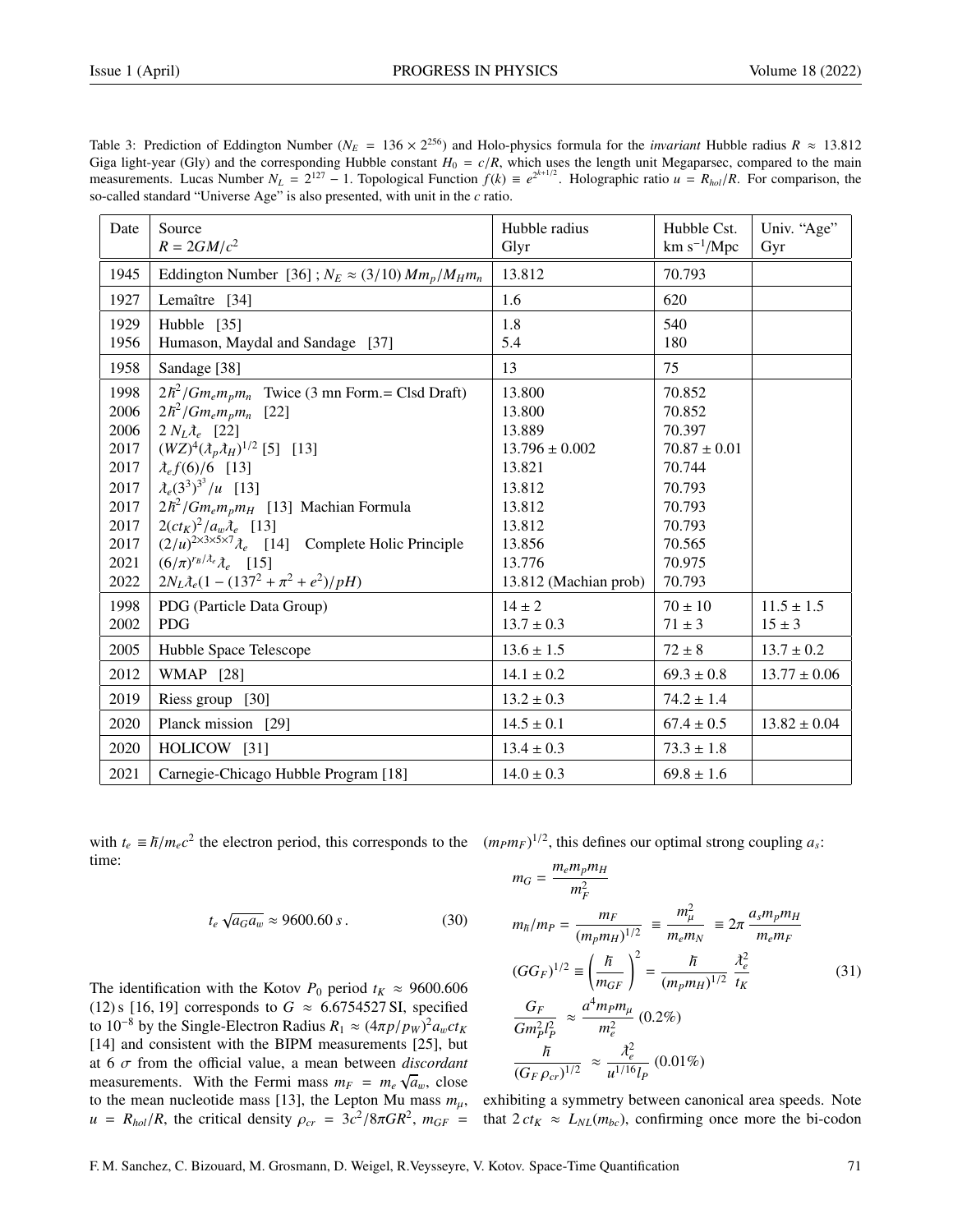mass, which enters also a relation involving the Cosmos, the Photon and Graviton masses [14] (Table 3). Moreover, with  $P = m_P/m_e, F = m_P/m_e, H = m_H/m_e, p = m_p/m_H,$  and the precise variant (0.14 ppm) of the Golden Number:  $\Phi_0$  =  $P/(a_w H)^3 \approx ((4\pi/3)(H/p)^2)^{1/3}$ , one observes:

$$
\frac{L_{NL}(m_{GF})}{r_{HB}} \equiv \left(\frac{P}{F^3}\right)^{1/2} \frac{1}{a} \approx \Phi_0^2 \ (15 \, ppm)
$$
\n
$$
cT_{NL}(m_{GF}) \equiv l_P \left(\frac{P}{F}\right)^{5/2} \approx \left(\frac{R_{hol}\lambda_e}{2}\right)^{1/2} \frac{1}{d_e^2} \ (74 \, ppm)
$$
\n(32)

where  $d_e$  is the canonical Excess Electron Magnetic Moment (Table 1). This specifies the holographic relations  $a^2 \approx$  $(4\pi/3)p^{3/2}$  and  $F^5/Pa^3 \approx \eta$ , with  $\eta = 1 + 2/(3 \times 139)$  (ppb<br>precision) [15] where 139 is the complete Ativah form [26] precision) [15], where 139 is the complete Atiyah form [26], adding the dimensions of the four algebra (octonion, quaternion, complex, real):  $139 = 137 + 2 = 2^7 + 2^3 + 2^1 + 2^0 \approx i^{-i\pi}$ , and  $3 \times 139 + 2 = 419$ , the positive crystallographic number [40] in the superstring dimensions 10D and 11D [41], see Table 7 in [15]. Moreover,  $T_{NL}(m_{GF}) \approx 19.14$  ms, typical of the Human nervous system, and the third octave down the flat La tone (Lab) for  $La_3(A_4) = 442.9$  Hz, an anthropic argument far more pertinent and precise than the rough standard ones, principally based on a *cosmic Big Bang scenario* [5].

#### 7 Conclusions

The quantification of Length and Time implies, through the Diophantine treatment of the Kepler laws, an angular momentum quantum identified with the reduced Planck constant *h*. This leads to the Diophantine Coherence Theorem (DCT) which has the same structure than the Hass formulation in the Hydrogen atom spectrum. The DCT shows that the real invariant quantity is the Frequency, so that the Energy conservation would mean a Frequency Accordance, or "Coherence Principle", mandatory in Practical Holography; the DCT conforms with the Harmony Principle of Pythagoras, the father of Natural Philosophy, the very root of Science. This confirms the pertinence of the Quantum Field Theory, where any Particle Field is defined by a whole number, entering the Holographic principle in the revisited critical steady-state Universe. In particular, both the Electron Quantum Number and the Neutron Quantum Number play a central role. The Universe Length Quantum (Topon) is associated to a Universe Time quantum ("Chronon"  $t_M = \lambda_M/c$ ), which may be looked as the period of the *Permanent Bang oscillation matter-antimatter* [42].

The DCT shows that the Haas-Bohr radius is a *pseudo* length quantum, while the Universe itself appears as a pseudo quantum in a Cosmos, defined by the Holographic Principle where the Planck length is an intermediate holographic length, instead of the standard quantum. The Cosmic Length Quantum breaks the "Planck wall" by the factor 10−61. The main pseudo length quantum is the reduced Electron Wavelength which shows, through the DCT and the Kotov nonlocal period, a symmetry between gravitation and electroweak interaction. The Kotov-Lyuty Non-Doppler oscillation was overlooked: it is however a sign of the non-local character of Quantum Cosmology. It is mandatory to check the Lyuty Non-Doppler Quasar measurements [16].

The Planck mass enters naturally in the DCT, but plays no role in Particle Physics. However, the standard spin formulation rejoins our conclusion that the reduced Planck constant  $\hbar$  plays a more fundamental role than  $\hbar$ . This is confirmed by the spiraling trajectory interpretation of the Single-Electron cosmic model [14].

The standard speed limit *c* excludes any explanation of the wave packet reduction phenomena, which requires a nonlocal or tachyonic Physics. So, it is logical that the bosonic string theory, which introduces tachyon, is confirmed by the Diophantine Topological Axis. Indeed, the central bosonic dimension  $d = 26$  corresponds to the non-local universe radius (Machian Formula). The Holographic Principle and the DNA bi-codon mass are both decisive. So the DNA could be an helix-hologram, opening the way towards bio-computing [20]. The *c*-free Elementary Non-Local Three Minutes Formula giving the Universe half-radius is now fully established: this means a tight harmony between the Universe and Human Consciousness, a special and decisive manifestation of the Anthropic Principle.

#### Acknowledgements

The authors are indebted to the philosophers Dominique Tassot and Nadia Guemidi, the computer scientists Laurent Gueroult, Denis Gayral and Joël Croissant, and the mathematicians Jacques Bailhache, Jacques de Wiele and Alain Molinier for useful discussions.

Received on April 20, 2022

#### References

- 1. Poincare H. La Science et l'Hypothèse, ch.1. Sur la nature du raisonnement mathématique. Flammarion, Paris,, 1968, p. 37.
- 2. Haas A.E. Über die elektrodynamische... Sitzungsberichte der kaiser*lichen Akademie der Wissenschaften in Wien*, 1910, v. 2a, 119–144.
- 3. Hermann A. The Genesis of Quantum Theory (1899-1913), Ch. 5. Transl. Claude W. Nash C. W., The MIT Press Cambridge, Massachusetts, and London, England, 1974.
- 4. Durham I. T. Sir Arthur Eddington and the Foundations of Modern Physics, arXiv: quant-ph/0603146v1.
- 5. Carr B. J. and Rees M. J. The anthropic principle and the structure of the physical world. *Nature*, 1979, v. 278, 605–612.
- 6. Bousso R. The Holographic Principle. *Reviews of Modern Physics*, 2002, v. 74 (3), 825–874.
- 7. Bondi H. and Gold T. The steady-state theory of the expanding universe. *Monthly Notices of the Roy. Astron. Soc.*, 1948, v. 108, 252.
- 8. Hoyle F. A new model for the expanding Universe. *Monthly Notices of the Roy. Astron. Soc.*, 1948, v. 108, 372–382.